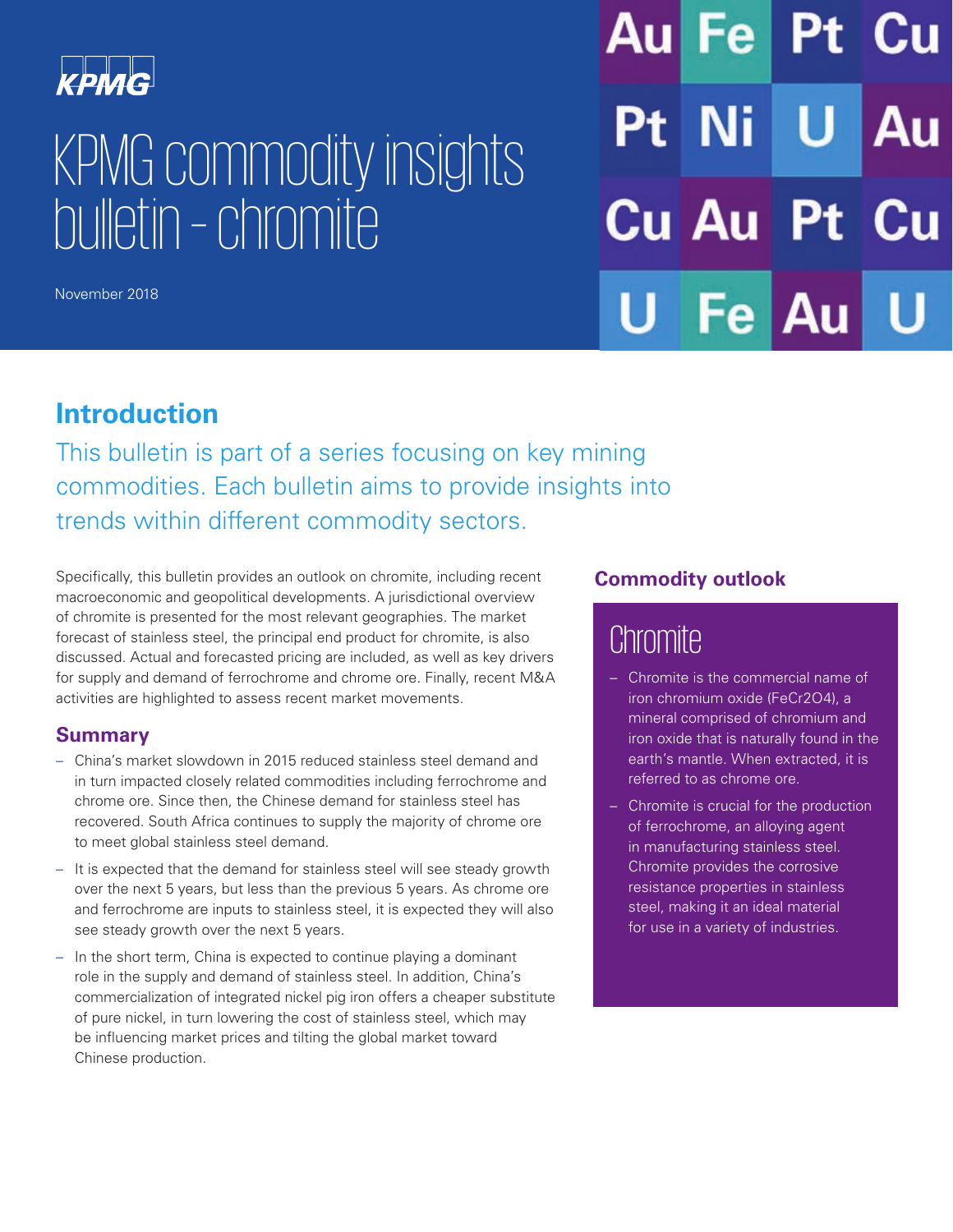When chromite, the mineral, is extracted from the earth's mantle, it is referred to as chrome ore. Chrome ore is crushed, screened, jigged into chrome concentrate and then smelted into ferrochrome. Ferrochrome, with nickel, is then processed into stainless steel. The processing of chromite is depicted in Figure 1. As chrome ore, ferrochrome and stainless steel commodities are closely linked, their pricing, demand, and consumption follow similar tends. These are described herein.

Chrome ore is essential for the production of ferrochrome. Ferrochrome, in addition to nickel, is vital for stainless steel production. Ferrochrome production accounts for more than 95 percent of global chrome ore consumption<sup>1</sup>. Similarly, stainless steel production accounts for more than 80 percent and 70 percent of ferrochrome and nickel consumption, respectively<sup>2</sup>. Hence, stainless steel is the major driver for demand and pricing of ferrochrome and chrome ore commodities 3.

China has driven stainless steel production over the past decade. In 2017, China reached 53 percent market share, as shown in Figure 44. China has tapped into easily accessible chrome ore imports to increase ferrochrome production in order to meet its increasing domestic needs of stainless steel, driven by the construction industry. Increased ferrochrome production has been achieved by building new furnaces and switching furnaces previously used for other alloys to ferrochrome. In the recent past, China overtook South Africa as the world's leading ferrochrome producer 5.

#### Figure 1: Stainless steel production process



<sup>1</sup> 'Ore Processing', ICDA, 2011, Page 1, http://www.icdacr.com/story-of-chrome/what-is-chromium/discover-chromium/oreprocessing.pdf

<sup>2</sup> 'Ore Processing', ICDA, 2011, Page 2, http://www.icdacr.com/story-of-chrome/what-is-chromium/discover-chromium/oreprocessing.pdf

<sup>&</sup>lt;sup>3</sup> Commodities Comment, Macquarie Research, December 2017, Thomson One

<sup>4</sup> Commodities Compendium, Macquarie Research, March 2018, Thomson One

<sup>5</sup> 'South Africa crucial to global chrome supply, Chromium 2017 hears', Mining weekly, November 2017, [http://www.](http://www.miningweekly.com/print-version/south-africa-crucial-to-global-chrome-supply-chromium-2017-hears-2017-11-10)

[miningweekly.com/print-version/south-africa-crucial-to-global-chrome-supply-chromium-2017-hears-2017-11-10](http://www.miningweekly.com/print-version/south-africa-crucial-to-global-chrome-supply-chromium-2017-hears-2017-11-10)

<sup>© 2018</sup> KPMG International Cooperative ("KPMG International"), a Swiss entity. Member firms of the KPMG network of independent firms are affiliated with KPMG International. KPMG International provides no client services. No member firm has any authority to obligate or bind KPMG International or any other member firms vis-à-vis third parties, nor does KPMG International have any such authority to obligate or bind any member firm. All rights reserved.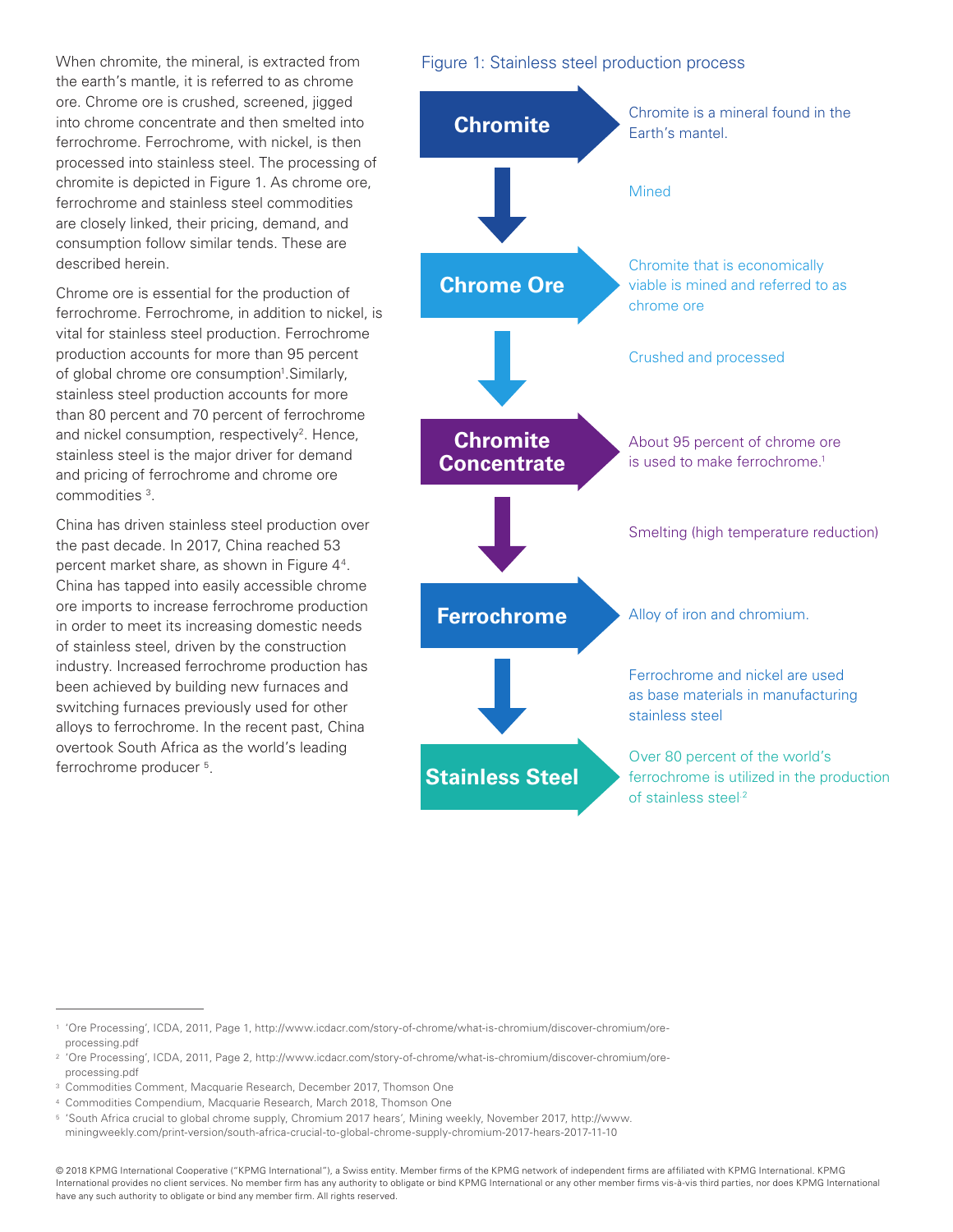# **Chromite market overview by geography**

Chromite reserves are proven deposits that are economically feasible for extraction. Chrome ore refers to mined chromite reserves. Similar to other commodities, the amount of reserves mined is dependent on a variety of factors including but not limited to; commodity pricing, government taxes and policies, available technology and labor expertise, and dependability of supply chain infrastructure.

#### Figure 2: Chromite reserves by country6



#### Figure 3: Chrome ore produced by country<sup>7</sup>



Note others includes: Turkey (0.9%), India (0.9%), Russia (0.5%), Brazil (0.2%), and others (6.9%)South Africa

#### **South Africa**

South Africa is the world's largest source of chromite. Historically it has accounted for approximately 72 percent of global reserves, as shown in Figure 2. As a result of South Africa's abundant chromite reserves, it has well developed infrastructure and technology allowing it to be one of the lowest-cost chrome ore producers in the world. In 2016, these advantages allowed South Africa to produce 49 percent of the world's chrome ore, as shown in Figure 3. Roughly half of chrome ore that is produced in South Africa is exported for smelting into ferrochrome which is then processed into stainless steel<sup>8</sup>

#### **Zimbabwe**

Zimbabwe is historically the second largest location for chromite reserves, accounting for approximately 12 percent of the global chromite reserves. Zimbabwe chrome ore production has increased in recent years following domestic changes to economic and energy policy. In June 2015, the government lifted a ban on chrome exports that had been in place since 2011 and eliminated a 20 percent export tax to help the sector. The original intent of the prior ban was to increase the smelting of chrome ore into ferrochrome in Zimbabwe. Instead chrome stockpiles grew because of the lack of smelting capacity, high production costs and power shortages. The government has also increased its royalty from 2 percent to 5 percent on chrome but subsidizes electricity tariffs for chrome processing9. As a result, Zimbabwe's chrome exports have increased. Between January to September 2016 chrome concentrate exports were 100kt and in the same 2017 period exports increased to 385kt<sup>10</sup>.

#### **Kazakhstan**

Kazakhstan accounts for 5 percent of global reserves. In recent years, Kazakhstan has taken steps to attract mining investments in order to increase its supply of chrome ore, which now accounts of 18 percent of the global supply. For example, in December 2017, the government adopted legislation to replace regulations that had governed miningrelated operations since 2010. The new code is expected to attract investments from foreign mining and exploration companies since the legislation, procedures and practices within the country have been simplified<sup>11, 12</sup>.

<sup>7</sup> Mineral Commodity Summaries, U.S. Geological Survey, Published January 2018, Page 2, Mine Production Data from

2016, https://minerals.usgs.gov/minerals/pubs/commodity/chromium/mcs-2018-chrom.pdf

<sup>8</sup> Annual Report, Tharisa PLC, 2017, Page 27, http://www.tharisa.com/pdf/investors/annual-reports/2017/annualreport-2017.pdf

© 2018 KPMG International Cooperative ("KPMG International"), a Swiss entity. Member firms of the KPMG network of independent firms are affiliated with KPMG International. KPMG International provides no client services. No member firm has any authority to obligate or bind KPMG International or any other member firms vis-à-vis third parties, nor does KPMG International have any such authority to obligate or bind any member firm. All rights reserved.

<sup>6</sup> Stainless Steel in Figures, ISSF, 2015, http://www.insg.org/docs/issf\_stainless\_steel\_in\_figures\_2015\_english.pdf

<sup>9</sup> 'Press Statement On The Lifting Of The Ban On Export Of Chrome Ore', Ministry of Mines and Mining Development, June 2015, http://www.mines.gov.zw/?q=press-statement-lifting-ban-export-chrome-ore

<sup>10</sup> 'Chrome exports to drive mineral earnings', The Source, October 2017, http://source.co.zw/2017/10/chrome-exports-todrive-mineral-earnings-mmcz/

<sup>11</sup> 'Kazakhstan Adopts New Subsoil Use Code', Lexology, January 2018, [https://www.lexology.com/library/detail.](https://www.lexology.com/library/detail.aspx?g=3b6ff123-528a-425e-9447-0fd3b8f86fed) [aspx?g=3b6ff123-528a-425e-9447-0fd3b8f86fed](https://www.lexology.com/library/detail.aspx?g=3b6ff123-528a-425e-9447-0fd3b8f86fed)

<sup>12</sup> 'Legal Reforms in the Kazakhstan Mining Sector', Michael Wilson & Partners, January 2018, http://mwp.kz/presentation/ legal-alerts/legal-reforms-in-the-kazakhstan-mining-sector/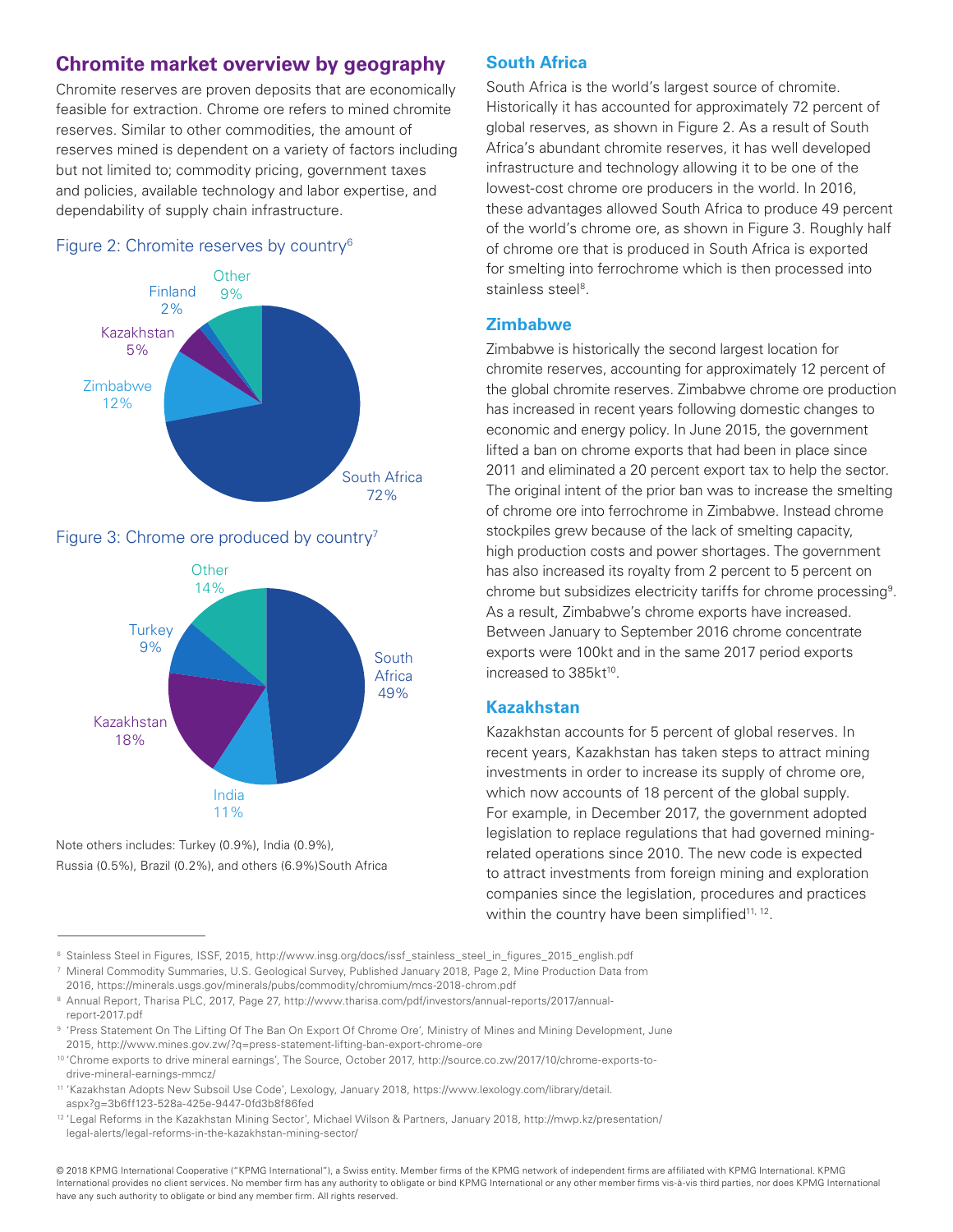### **Global stainless steel market forecast**

In 2015, there was a sharp decline in stainless steel prices due to the economic downturn in China, a main influencer on the stainless steel market. The Chinese economy and stainless steel prices rebounded in 2017 and analysts predict a stabilization of prices, demand and supply between 2018 and 2021.

Stainless steel demand is mainly driven by China, which accounted for nearly half of total demand in 2016, and then by Asia (except China) and Europe. Demand for stainless steel between 2016 and 2021 is expected to increase from 45.6 to 54.1 MT, resulting in a compound annual growth rate ('CAGR') of 3.5 percent. Future demand is expected to be driven by South America, China and the rest of Asia. This compares to the previous five years (2011-2016), where demand grew at a CAGR of 6.2 percent<sup>13</sup>.

Similarly, China has driven stainless steel production over the past decade. In 2017, China reached 53 percent market share, as shown in Figure 4. Global supply of stainless steel between 2017 and 2022 is expected to increase from 48.4MT to 57.7MT, resulting in a CAGR of 3.5 percent $14$ .

As previously mentioned, ferrochrome with nickel are processed into stainless steel. Over the last decade stainless steel production increased its use of China's commercialized nickel pig iron (NPI) 16, a cheaper substitute of pure nickel<sup>17</sup>, which in turn decreases the cost of stainless steel. It is expected that a portion of stainless steel demand will continue to be meet by stainless steel produced using NPI rather than pure nickel. Using NPI rather than pure nickel, is not expected to influence the need of ferrochrome.







*Source:* Stainless Steel Market Update, UBS, August 2017, and Commodities Compendium, Macquarie Research, March 2018, Thomson One

#### Figure 4: 2017 Stainless steel production by country<sup>15</sup>

<sup>13 &#</sup>x27;Stainless Steel Market Update, Shining again on improving fundamentals', UBS, Global Research, 29 August 2017, Figure 7.

<sup>14</sup> Commodities Compendium, Macquarie Research, March 2018, Thomson One

<sup>15</sup> Commodities Compendium, Macquarie Research, March 2018, Thomson One. Data retrieved from 2017.

<sup>&</sup>lt;sup>16</sup> Nickel pig iron (NPI) is a low grade ferronickel invented in China as a cheaper alternative to pure nickel for the production of stainless steel. An integrated NPI utilizes nickel sulphide concentrate as part of the stainless steel production process. This innovation offers significant potential benefits to producers of suitable nickel sulphide concentrate feed including lower costs due to simpler processing, compared to traditional smelting and refining. [http://www.wikiwand.com/en/Nickel\\_pig\\_iron,](http://www.wikiwand.com/en/Nickel_pig_iron) [https://www.newswire.ca/news-releases/royal-nickel-welcomes-construction-of-worlds-first-processing-plant-capable-of](https://www.newswire.ca/news-releases/royal-nickel-welcomes-construction-of-worlds-first-processing-plant-capable-of-producing-stainless-steel-directly-utilizing-nickel-sulphide-concentrate-513978301.html)[producing-stainless-steel-directly-utilizing-nickel-sulphide-concentrate-513978301.html](https://www.newswire.ca/news-releases/royal-nickel-welcomes-construction-of-worlds-first-processing-plant-capable-of-producing-stainless-steel-directly-utilizing-nickel-sulphide-concentrate-513978301.html)

<sup>17</sup> The future of nickel: A class act. November 2017. [https://www.mckinsey.com/~/media/McKinsey/Industries/Metals%20](https://www.mckinsey.com/~/media/McKinsey/Industries/Metals%20and%20Mining/Our%20Insights/The%20future%20of%20nickel%20A%20class%20act/The%20future%20of%20nickel%20A%20class%20act.ashx) [and%20Mining/Our%20Insights/The%20future%20of%20nickel%20A%20class%20act/The%20future%20of%20](https://www.mckinsey.com/~/media/McKinsey/Industries/Metals%20and%20Mining/Our%20Insights/The%20future%20of%20nickel%20A%20class%20act/The%20future%20of%20nickel%20A%20class%20act.ashx) [nickel%20A%20class%20act.ashx](https://www.mckinsey.com/~/media/McKinsey/Industries/Metals%20and%20Mining/Our%20Insights/The%20future%20of%20nickel%20A%20class%20act/The%20future%20of%20nickel%20A%20class%20act.ashx)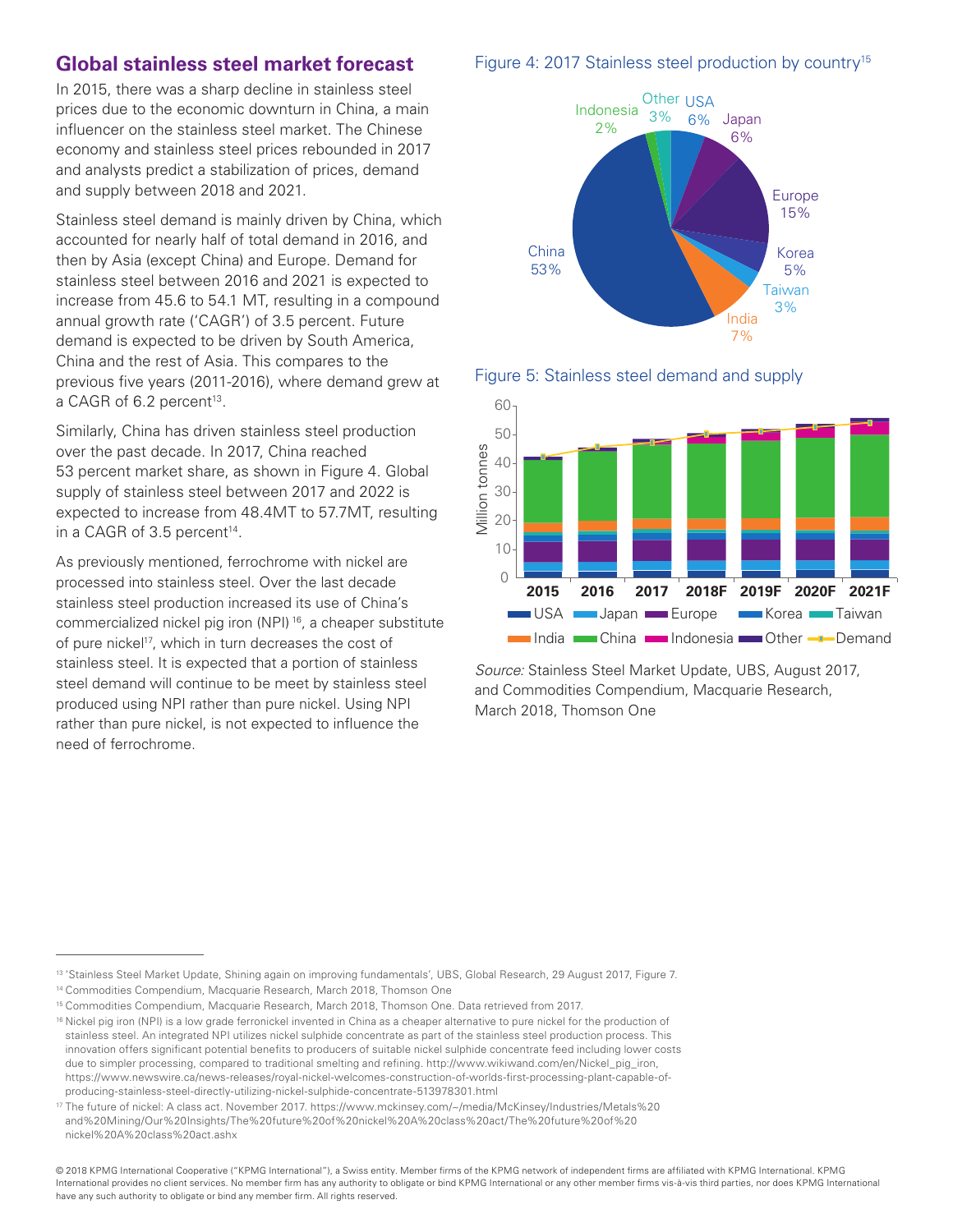# **Commodity pricing**

Stainless steel prices drive the pricing for ferrochrome, and in turn that of chrome ore. Historical and forecasted ferrochrome and chrome ore pricing are presented in the section below with the understanding that the end commodity, stainless steel, is the main price driver.

#### **Ferrochrome's historical and forecasted pricing**

Over the last few years, ferrochrome pricing has fluctuated due to market and economic factors. The consensus over the mid-term is that the positive outlook of stainless steel and stabilized markets factors will help smooth prices.

In the first half of 2016, low ferrochrome prices and the appreciation of the South African Rand negatively impacted the profitability of smelters, which are mainly owned by chrome extractors and processors. Consequently, 6 out of 14 South African smelters cut back operations by mid-2016, affecting the supply of ferrochrome and mining efforts of chrome ore<sup>18</sup>. The lack of ferrochrome supply then drove up prices in the second half of 2016.

In 2017, Chinese smelters and other marginal producers increased ferrochrome supply to take advantage of high alloy prices<sup>19</sup>. This additional supply of ferrochrome led to normalized prices in the first half of 2017. In June-July 2017, new winter electricity tariffs in South Africa led to decreased ferrochrome production, resulting in a 50 percent year-onyear decrease of exports to China. Subsequently, the lack of ferrochrome supply combined with a strong stainless steel demand caused ferrochrome prices to increase again in Q3 2017.

Ferrochrome prices are expected to hover around US\$1.13 per pound by 2020. In the short term, there is a possibility of seeing slightly bearish market movement as moderate demand growth will be fulfilled by ferrochrome volumes from South Africa and increases in Chinese stockpiles. This may put some pressure on prices<sup>20</sup> which are expected to drop to US\$1.16 per pound by 2018.

#### **Chrome ore historical and forecast pricing**

Similar to ferrochrome, chrome ore prices in recent years have been closely related to the demand and production of stainless steel in China.

In 2015, chrome ore prices collapsed because of a sharp downturn in the Chinese economy, contracting the demand for stainless steel. This prompted many South African chrome producers to cut production and undertake care and maintenance programs at their mines. The resulting decrease in chrome supply was substantial and created a shortage in Q4 2016 when stainless steel demand revived in China.



#### Figure 6: Historical and forecasted chrome ore and ferrochrome prices

*Source:* Bloomberg, KPMG analysis, (graph represents annual trends only)

<sup>18</sup> Stainless Steel Market Update, UBS, August 2017, Thomson One

<sup>19</sup> Metals Quarterly, HSBC, October 2017, Thomson One

<sup>20</sup> 'Eurasian Resources Group: base metals outlook', International Mining, November 2017, [https://im-mining.](https://im-mining.com/2017/11/01/eurasian-resources-group-base-metals-outlook/) [com/2017/11/01/eurasian-resources-group-base-metals-outlook/](https://im-mining.com/2017/11/01/eurasian-resources-group-base-metals-outlook/)

<sup>© 2018</sup> KPMG International Cooperative ("KPMG International"), a Swiss entity. Member firms of the KPMG network of independent firms are affiliated with KPMG International. KPMG International provides no client services. No member firm has any authority to obligate or bind KPMG International or any other member firms vis-à-vis third parties, nor does KPMG International have any such authority to obligate or bind any member firm. All rights reserved.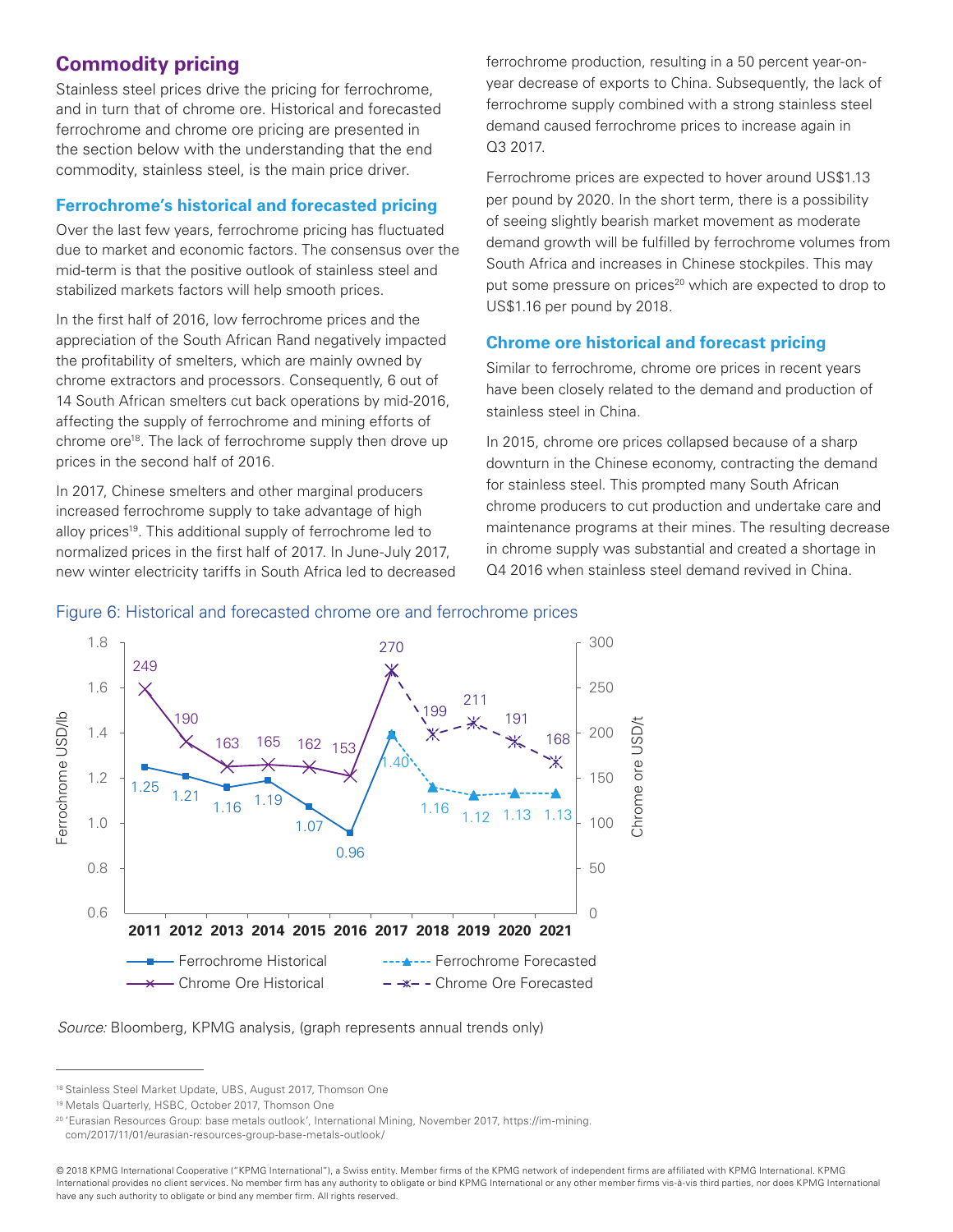The shortage in chrome ore supply and revived demand initiated a recovery in prices in the second half of 2016. The price rise between 2016 and 2017 resulted in a supply surge from producers in South Africa and other countries such as India. The surge peaked in Q1 2017.

As producers restocked their chrome ore inventories in Q2 2017, there was a correction in Chinese demand and chrome prices. The demand collapse in Q2 was followed by a strong recovery in Q3 and another rush to buy, which pushed prices back up again.

Analyst reports describe these corrections as cyclical and temporary, and expect a balanced market in 2018, with the price of chrome ore expected to settle around US\$199 per ton. Over the next 2 to 3 years chrome ore supply is expected to plateau or increase marginally, potentially softening the price of chrome ore. It is expected that chrome ore prices will continue to be dependent on the production expectations of stainless steel<sup>21</sup>.

## **Key supply and demand drivers**

As previously discussed, stainless steel demand is the major driver for demand of ferrochrome and chrome ore commodities. The demand of stainless steel was discussed earlier in section 5, but it should be noted that the supply of stainless steel is dependent on ferrochrome and chromite commodities as discussed below.

#### **Ferrochrome**

Chinese efforts to supply stainless steel remains the key driver of ferrochrome demand, whereas ferrochrome supply is heavily dependent on electricity supply and pricing.

Chinese stainless steel supply is anticipated to grow at a modest CAGR of 4.1 percent during 2017-21 because of stricter environmental regulations and the enactment of anti-dumping duties by importing nations<sup>22</sup>. Given the link between stainless steel supply and the demand for its input ferrochrome, it is expected ferrochrome demand will also have modest growth over the next 5 years.

The supply of ferrochrome diminished following the price collapse of 2015-16 leading to a massive shortage of the commodity in late 2016 when the Chinese demand for stainless steel strengthened<sup>23</sup>. The increase in ferrochrome supply between 2016 and 2017, can be attributed to the recovery in ferrochrome prices and the additional production from South African smelter restarts after maintenance and capacity ramp-ups. The increase in ferrochrome processing capacity in Asia (primarily Indonesia and India) are anticipated to drive ferrochrome supply for the next few years<sup>24</sup>.

#### Figure 7: Ferrochrome supply and demand



*Source:* Commodities Compendium, Macquarie Research, March 2018, Thomson One

While South Africa continues to be the biggest producer of chrome ore, it has recently slipped from the top position in ferrochrome production. In 2016, China produced 43 percent (4.6 MT) of the world ferrochrome output and South Africa produced 33 percent (3.5 MT). The decline in South African production has occurred mainly on account of unfavorable electricity and price factors<sup>25</sup>.

South African miners have traditionally faced constrained electricity supply and high electricity costs. Eskom, the state-owned utility generates approximately 95 percent of the electricity used in South Africa. Ferrochrome smelting is an energy-intensive process. In the face of high tariffs and power shortages over the past few years, producers have cut production of ferrochrome and increased production of other materials, reducing their dependence on expensive electricity.

As of 2017, Eskom is working towards augmenting power supply by rationing electricity tariff increases and commissioning power plants<sup>26</sup>. However, there is still a massive requirement for additional electricity generation and ridding the utility of debt and corruption scandals to ensure adequacy of ferrochrome supply from South Africa <sup>27, 28</sup>.

<sup>21</sup> Commodities Compendium, Macquarie Research, October 2017, Thomson One

<sup>22</sup> Metals Quarterly, HSBC, October 2017, Thomson One

<sup>23</sup> Commodities Compendium, Macquarie Research, October 2017, Thomson One

<sup>24</sup> Metals Quarterly, HSBC, October 2017, Thomson One

<sup>25</sup> 'South Africa crucial to global chrome supply, Chromium 2017 hears', Mining weekly, November 2017, [http://www.miningweekly.com/print-version/](http://www.miningweekly.com/print-version/south-africa-crucial-to-global-chrome-supply-chromium-2017-hears-2017-11-10) [south-africa-crucial-to-global-chrome-supply-chromium-2017-hears-2017-11-10](http://www.miningweekly.com/print-version/south-africa-crucial-to-global-chrome-supply-chromium-2017-hears-2017-11-10)

<sup>26</sup> 'Strong outlook for recovering ferrochrome industry', Polity South Africa, March 2017, [http://www.polity.org.za/article/strong-outlook-for-recovering](http://www.polity.org.za/article/strong-outlook-for-recovering-ferrochrome-industry-merafe-2017-03-08)[ferrochrome-industry-merafe-2017-03-08](http://www.polity.org.za/article/strong-outlook-for-recovering-ferrochrome-industry-merafe-2017-03-08)

<sup>27</sup> 'Goldman Sees Eskom as Biggest Risk to South African Economy ', Bloomberg, September 2017, [https://www.bloomberg.com/news/](https://www.bloomberg.com/news/articles/2017-09-22/goldman-sachs-sees-eskom-as-biggest-risk-to-s-african-economy)

[articles/2017-09-22/goldman-sachs-sees-eskom-as-biggest-risk-to-s-african-economy](https://www.bloomberg.com/news/articles/2017-09-22/goldman-sachs-sees-eskom-as-biggest-risk-to-s-african-economy)

<sup>28</sup> 'South Africa - Electrical Power Systems', U.S. Department of Commerce, August 2017, https://www.export.gov/article?id=South-Africa-electrical-power

<sup>© 2018</sup> KPMG International Cooperative ("KPMG International"), a Swiss entity. Member firms of the KPMG network of independent firms are affiliated with KPMG International. KPMG International provides no client services. No member firm has any authority to obligate or bind KPMG International or any other member firms vis-à-vis third parties, nor does KPMG International have any such authority to obligate or bind any member firm. All rights reserved.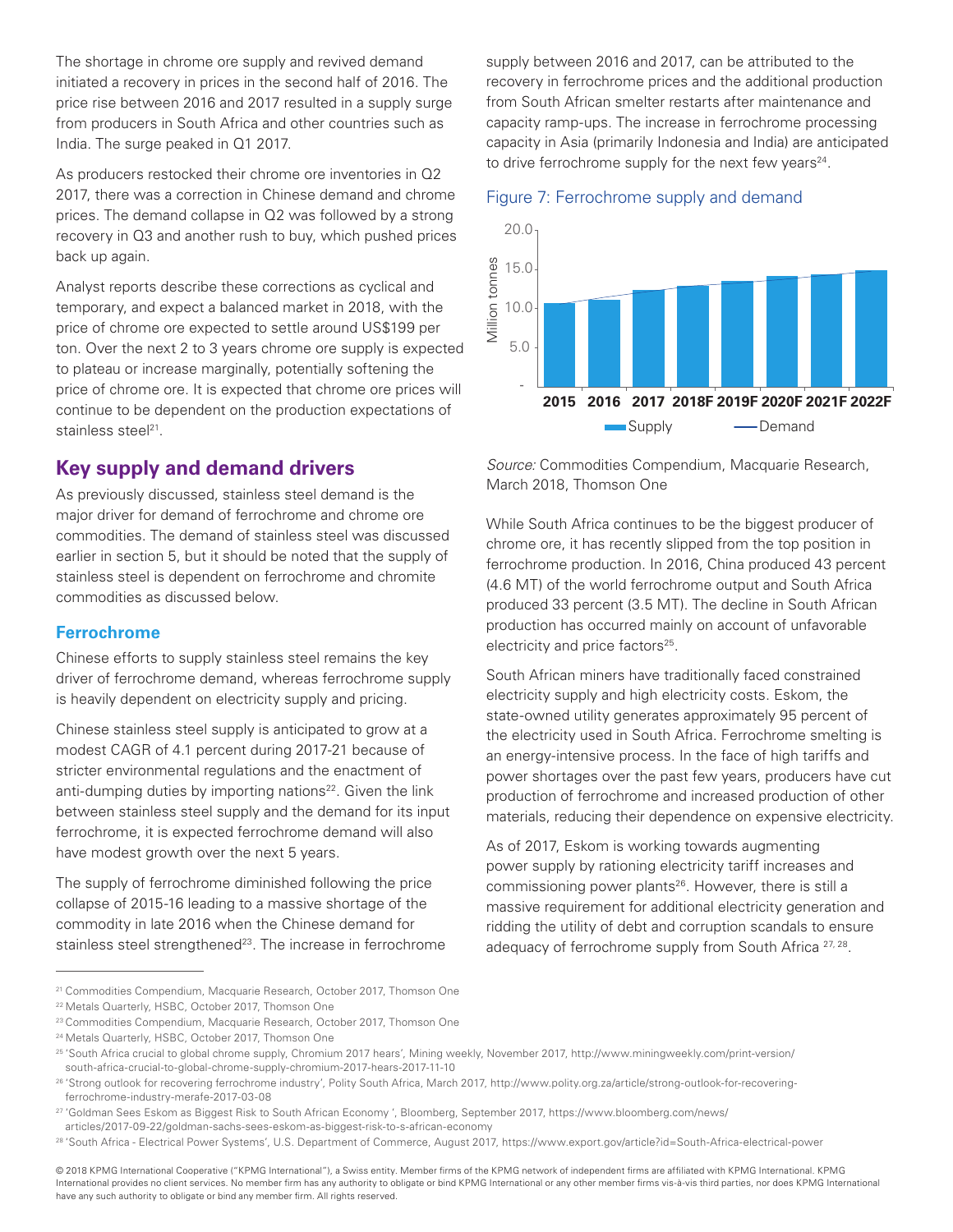#### **Chrome ore**

The consensus five-year outlook for chrome ore is positive. As per the latest available data, supply of chrome ore is expected to increase at a CAGR of 2.4 percent over the 2018 to 2022 period. Demand is expected to increase at a CAGR of 2.9 percent. This compares to the previous five years, where supply grew at a CAGR of 2.8 percent and demand at 3.0 percent<sup>29</sup>.





*Source:* Metals and Mining, HSBC, March 2018, Thomson One

<sup>29</sup> Metals and Mining, HSBC, March 2018, Thomson One

## **Appendix**

#### **Table 1: Recent M&A activity for chromite industry**

| <b>Recent chrome M&amp;A activity</b> |                           |                    |                                                                              |                           |                              |
|---------------------------------------|---------------------------|--------------------|------------------------------------------------------------------------------|---------------------------|------------------------------|
| <b>Announced</b><br>date              | <b>Completion</b><br>date | <b>Deal status</b> | <b>Target company</b>                                                        | <b>Bidder company</b>     | Deal value<br>(US\$ million) |
| 31 July 2017                          | 6 November<br>2017        | Completed          | Phoenix Platinum Mining<br>Proprietary Limited                               | Sylvania Platinum Limited |                              |
| 19 May 2016                           | 23 August<br>2016         | Completed          | International Ferro Metals<br>(SA) (Pty) Limited<br>African Rainbow Minerals | Samancor Chrome Limited   | 33                           |
| 25 June 2015                          | -30 June<br>2015          | Completed          | Limited (Dwarsrivier Chrome<br>Mine) (50 percent Stake)                      | Assore Limited            | 37                           |